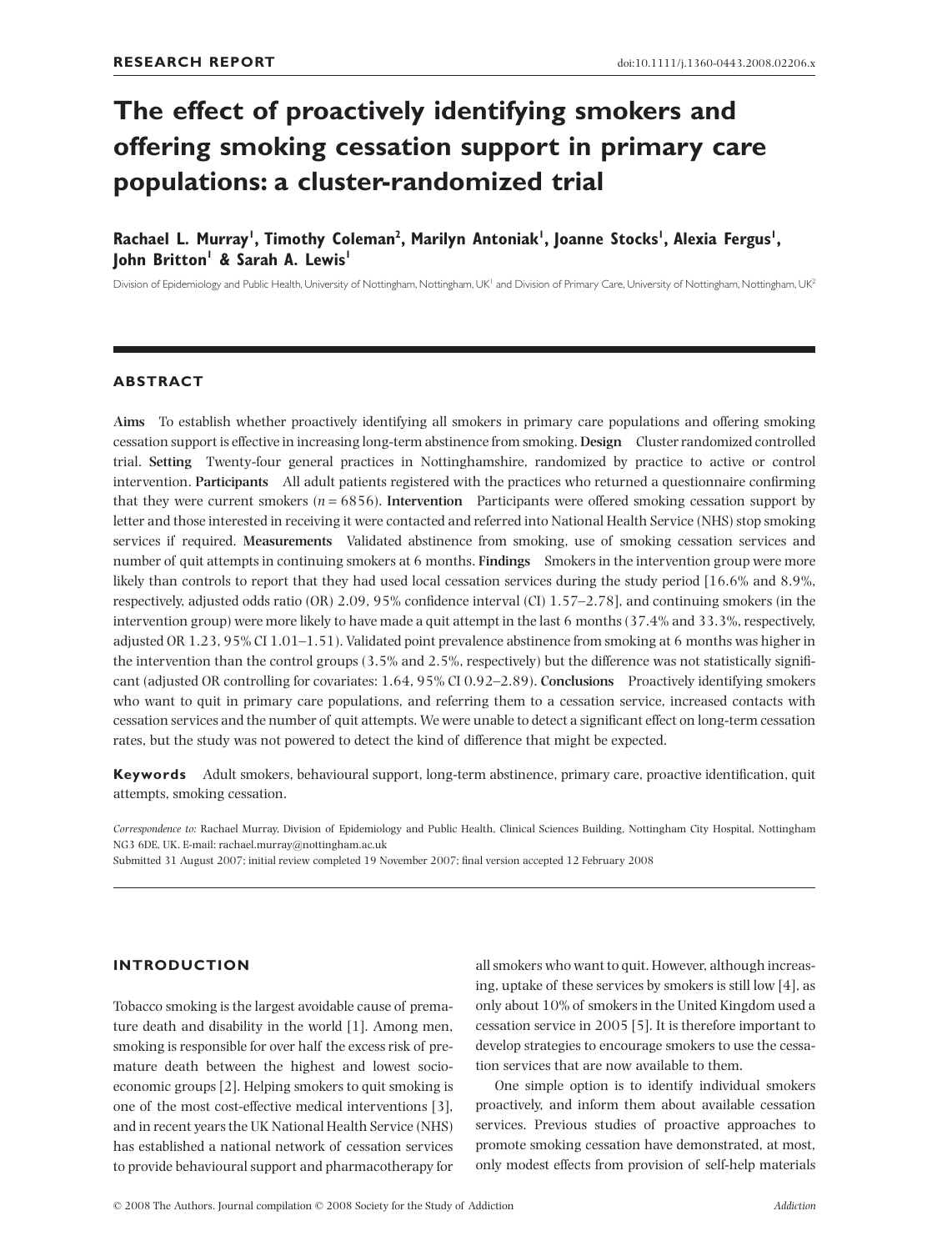[6] or telephone counselling [7], but a study from the United States, combining a proactive approach to primary care patients with an intervention that informed smokers about a local intensive smoking cessation programme, found a marked increase in recruitment into smoking cessation programmes [8]. We have found previously that many smokers were unaware of the smoking cessation services available to them, but believed that a personal invitation to, and information about, these services would make them more likely to use them [9].

We have therefore carried out a cluster randomized controlled trial to determine whether identifying all smokers in a primary care population, followed by personal contact giving advice and information about local cessation services, is effective in promoting biochemically validated smoking cessation.

## **METHODS**

#### **Study design**

We designed a cluster-randomized trial to randomize smokers from 24 primary care practices to receive either an active intervention or usual care. In 2005, we wrote to all 90 practices with up to 10 000 patients in three Nottingham Primary Care Trust areas to request their participation, and 27 practices expressed interest. We selected randomly 24 practices and allocated these to either intervention or control groups by simple randomization; two practices withdrew at an early stage and were replaced with two of the remaining consenting practices (again selected at random). In both groups, we used practice records to identify all patients aged 18 years or over who were either recorded as smokers, or had no smoking status recorded. These patients were sent a short selfcompletion questionnaire from the participating practice, with a covering letter explaining that the practice was using the questionnaire to update medical records and for a research study aimed at helping smokers to quit. In accordance with the approval for the study given by the Nottingham Ethics Committee, respondents were asked to provide written consent for the information provided on the questionnaire to be seen by the research team.

The contents of the letters and questionnaires to patients in the intervention and control practices were identical to try to ensure that the initial contact with, and response from, participants was comparable between the two groups. The questionnaire confirmed current smoking status by asking respondents whether they had smoked any cigarettes or tobacco in the last 12 months, the frequency of smoking (every day, most days or occasionally) and number of cigarettes smoked per day ( $\leq 10$ , 11–20, 21–30, 31–40, 41+). The questionnaire also asked current smokers whether they would like to speak to a smoking cessation adviser to receive help or advice to quit smoking and, if so, to provide telephone contact details so that a smoking cessation adviser could contact them. Respondents were given an option to receive postal information if they were not contactable by telephone. All subjects were told that this contact might happen after a short delay, as was the case for those in the control group.

Letters to patients in each practice were posted over a period of a few days for each practice, and in random order of practices over a 6-month period. The date of distribution of the initial letter was defined as baseline for each practice. Completed questionnaires were returned to the practice, and a reminder was sent to nonresponders 3 weeks after baseline.

Study participants were identified as all current smokers (those reporting that they smoke every day, most days or occasionally) at baseline in intervention or control practices who had provided consent for their details to be seen by the research team.

#### **Intervention group**

All smokers in the intervention group who indicated they would like help or advice to quit smoking were contacted by the research team. All members of the research team undertook the same basic training as that of NHS stop smoking advisers and all calls followed a similar format. Patients were asked if they were still interested in stopping smoking and if so, were given brief advice on smoking cessation in accordance with evidence-based guidelines [10], and information about their local NHS stop smoking service (SSS) and the benefits this could offer. If desired, an appointment with the NHS SSS was booked by the research team on their behalf, and if not smokers were sent an information pack about the local service. The information pack included an information leaflet from the service, encouragement to the smoker to use the service, and contact details for the research team and the local NHS SSS for further information or to book an appointment. Smokers who were not contactable by telephone were sent the postal information pack detailed above. These contacts were all made within 8 weeks of baseline for each practice.

Smokers who attended the local NHS SSS received an initial consultation with a trained adviser who offered the standard range of evidence-based smoking cessation interventions offered by services throughout England [11], including the option of one-to-one or group behavioural support lasting an average of 8 weeks, and nicotine replacement or bupropion therapy, depending on the preferences and needs of the smoker. At the initial consultation, smokers were asked to provide their age, sex, ethnicity, postcode and employment status. They were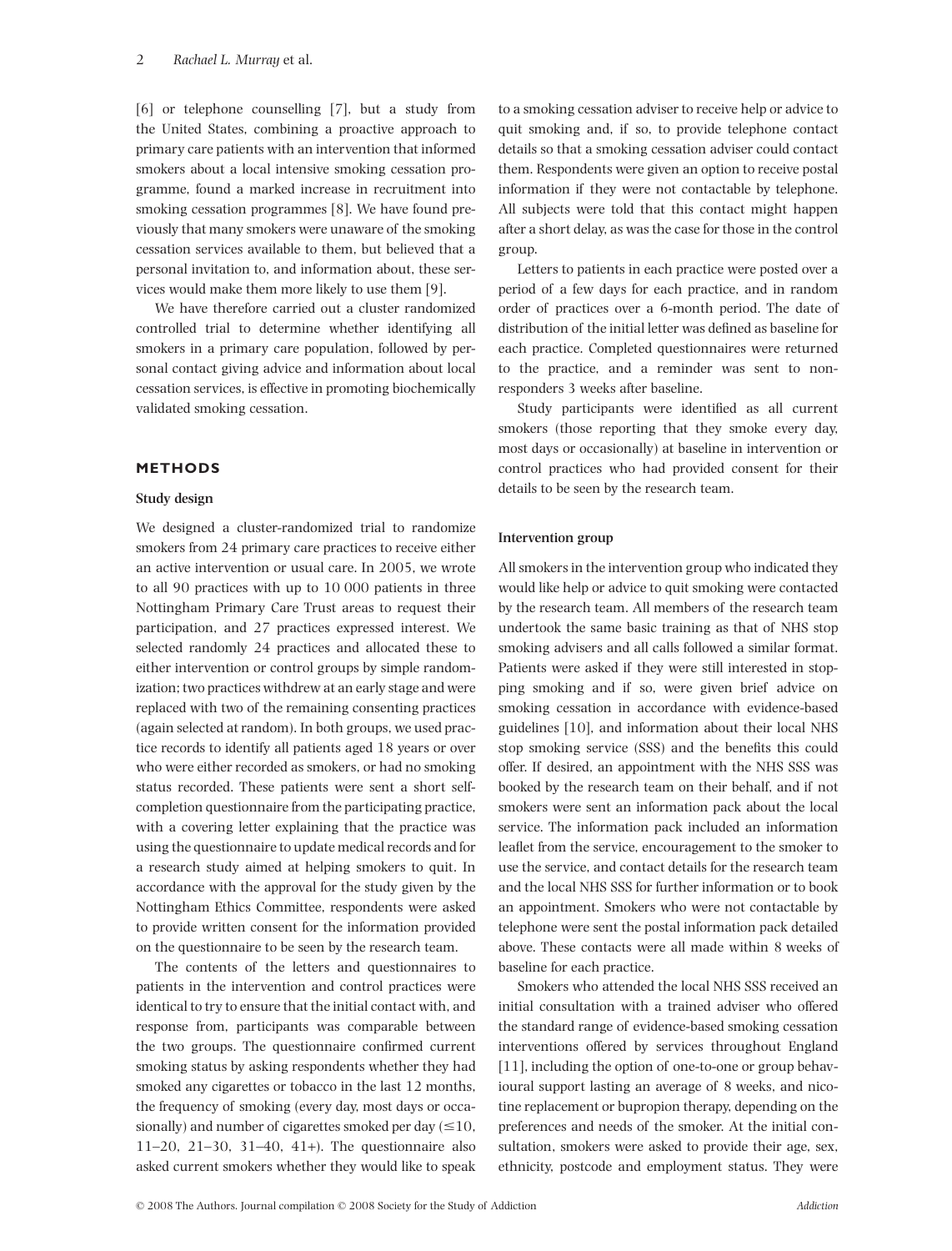also asked a series of questions about their smoking behaviour, including amount smoked, reasons for smoking, number of previous quit attempts and motivation to quit. The SSS advisers also recorded whether the smoker set a quit date while using the local NHS SSS, and smoking status at 4 weeks after the quit date. These data, which are collected routinely by the NHS SSS, were provided to the research team in an anonymized form for clients who used the service in the period of the study and for the same period of the previous year (June–December) to determine whether the intervention had altered the characteristics of service attendees.

#### **Control group**

For 6 months from baseline, smokers in the control practices received no further intervention other than that provided by usual care. Previous studies suggest that, in most cases, little or no advice or support would have been given [12].

#### **Follow-up**

Seven months after baseline, and an average of 6 months after the research team contacted smokers from each intervention practice, a follow-up questionnaire was sent to all current smokers at baseline who gave consent for their information to be provided to the research team. This questionnaire repeated the questions asked at baseline, plus questions about current desire to quit, the number of quit attempts made and the number of attempts that had lasted more than 24 hours, receipt of smoking cessation advice and any use of any smoking cessation service over the previous 6 months. Respondents who indicated that they were abstinent at 6 months were asked to consent to further contact with the research team to provide a sample of saliva for cotinine estimation, or exhaled air for carbon monoxide measurement in those who reported they were still using nicotine replacement therapy to validate smoking status. Those consenting to provide samples were given the option of a visit from the research team at home or work, or attending Nottingham City Hospital for sample collection. We made up to six attempts to contact these individuals at different times of the day. Saliva cotinine concentrations were measured by enzyme-linked immunosorbent assay (ELISA) (Salimetrics, PA, USA). Non-smokers were defined as those with a salivary cotinine level below 15 ng/ml [13] or, if using nicotine replacement therapy (NRT), an exhaled carbon monoxide level below 10 parts per million (p.p.m.) [14].

After the follow-up measurements were complete, smokers in the control group who indicated that they would like help or advice to stop smoking were themselves contacted by the local NHS SSS to offer specialist cessation support.

#### **Data analysis**

Because smoking status in primary care records is incomplete and can be inaccurate [15], we estimated the number of true current smokers in intervention and control practices at baseline using the responses to the baseline questionnaire (details below), and used these estimates in turn as the denominators to estimate the response rates in our study. We estimated the number of true current smokers in each practice by calculating the proportion of those documented to be smokers in medical records, and of those with no recorded smoking status, who confirmed in the baseline questionnaire that they were current smokers, and applying these proportions to the total number of documented smokers and those with no smoking status in each practice. The estimated number of true current smokers therefore uses questionnaire responses as a 'gold standard' for current smoking status and corrects for the fact that smoking status recorded in medical records becomes inaccurate with time elapsing after this is ascertained as some smokers tend to stop smoking as they age.

Our primary outcome was 7-day validated point prevalence abstinence from smoking at the 6-month follow-up. We assumed that all non-responders, and those who did not provide a validation sample at 6 months, were still smoking. Secondary outcomes included self-reported abstinence for the past 7 days at 6 months, calculated for all those smoking at baseline, the proportion of smokers who reported using the local NHS SSS or receiving smoking cessation advice, calculated for those who responded at 6 months, and the proportion of people who reported a desire to quit and had made at least one quit attempt lasting more than 24 hours, calculated for those who were still smoking at 6 months. In those who were still smoking, a lower category of cigarette consumption at follow-up was taken as representing reduced cigarette consumption. Townsend scores based on patients' postcodes were calculated from 2001 census data, which have been shown to explain most of the variation in health measures and adhere most closely to the concept of material disadvantage [16], were used to adjust for socio-economic status.

For each primary and secondary outcome, we calculated the percentage of positive responses for each practice and compared the means of these percentages between intervention and control practices by an independent samples *t*-test, having first checked the normality of the distribution of percentages. To obtain odds ratios and to adjust for apparent baseline differences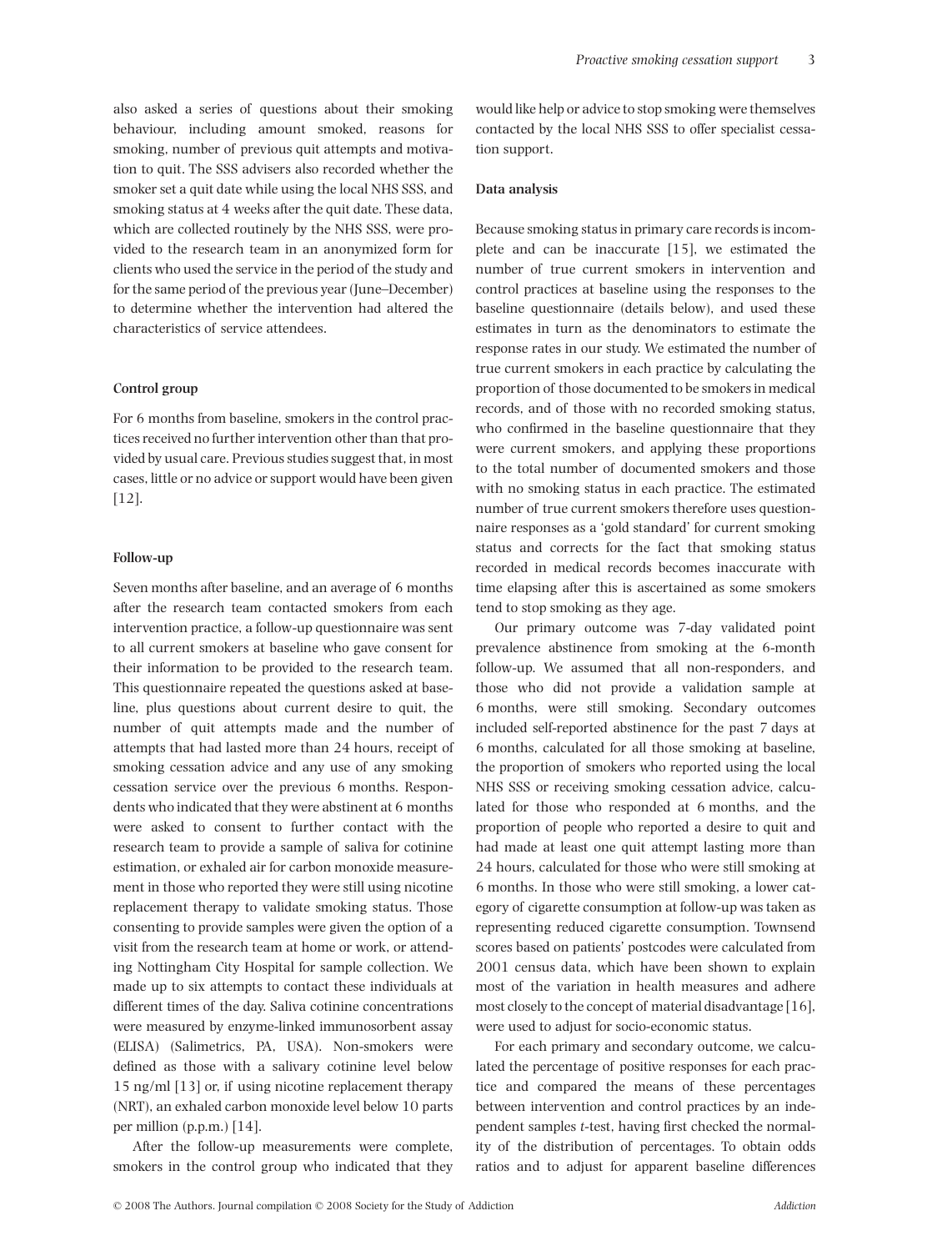#### 4 *Rachael L. Murray* et al.

|                                                                             | Intervention              |                              | Control                  |                              |  |
|-----------------------------------------------------------------------------|---------------------------|------------------------------|--------------------------|------------------------------|--|
|                                                                             | <b>Individual</b><br>(% ) | Mean per<br>practice (range) | <b>Individual</b><br>(%) | Mean per<br>practice (range) |  |
| Estimated<br>number of eligible<br>individuals<br>(smokers aged 18 or over) | 10 177                    | 848 (307-1834)               | 11783                    | 982 (312-2070)               |  |
| Number of participants                                                      | 3 051 (30.0)              | 254 (52 529)                 | 3 805 (32.3)             | 317 (53 766)                 |  |
| Age (years)                                                                 |                           |                              |                          |                              |  |
| $18 - 39$                                                                   | 1082(35.5)                | 36.6                         | 1 510 (39.7)             | 39.7                         |  |
| $40 - 59$                                                                   | 1 276 (41.8)              | 41.5                         | 1536(40.4)               | 40.3                         |  |
| $60+$                                                                       | 693 (22.7)                | 21.9                         | 759 (19.9)               | 20.1                         |  |
| Mean age                                                                    | 46.6                      | $46.1(39.2 - 49.4)$          | 45.0                     | 44.9 (39.2–48.8)             |  |
| Gender                                                                      |                           |                              |                          |                              |  |
| Male                                                                        | 1 584 (51.9)              | 54.9 (43.5–69.2)             | 1932 (50.8)              | $51.5(47.1 - 58.5)$          |  |
| Female                                                                      | 1467(48.1)                |                              | 1 873 (49.2)             |                              |  |
| Townsend score                                                              |                           |                              |                          |                              |  |
| $\leq -1.6$                                                                 | 430 (14.3)                |                              | 943 (25.0)               |                              |  |
| $-1.599 - 0.497$                                                            | 451 (15.0)                |                              | 892 (23.7)               |                              |  |
| 0.498-3.037                                                                 | 550 (18.3)                |                              | 785 (20.8)               |                              |  |
| 3.038-5.098                                                                 | 752 (25.1)                |                              | 610(16.2)                |                              |  |
| $\geq 5.099$                                                                | 816 (27.2)                |                              | 538 (14.3)               |                              |  |
| Missing                                                                     | 52                        |                              | 37                       |                              |  |
| Mean Townsend score                                                         | 2.71(3.39)                | $2.73 (-0.42 - 5.14)$        | 1.05(3.35)               | $1.43(-1.24-5.49)$           |  |
| Cigarettes/day                                                              |                           |                              |                          |                              |  |
| <10                                                                         | 944 (30.9)                |                              | 1 382 (36.3)             |                              |  |
| $11 - 20$                                                                   | 1 357 (44.5)              |                              | 1 507 (39.6)             |                              |  |
| $21 - 30$                                                                   | 422 (13.8)                |                              | 545 (14.3)               |                              |  |
| $31 - 40$                                                                   | 98 (3.2)                  |                              | 125(3.3)                 |                              |  |
| $41+$                                                                       | 33(1.1)                   |                              | 26(0.7)                  |                              |  |
| No response                                                                 | 197(6.5)                  |                              | 220(5.8)                 |                              |  |

**Table 1** Characteristics of the intervention and control practices and participants at baseline.

between practices, we used logistic regression in MLwiN version 2.02 [17]. We used a two-level hierarchical model with subjects nested within practices, a random effect of practice, intervention fitted at the practice level, and age, sex, Townsend score and amount smoked per day at the subject level. With 12 practices in each treatment group, and expecting to recruit 500 smokers per practice and assuming an intracluster correlation coefficient of not more than 0.007 [18], the study was designed to have 80% power to detect a change from a quit rate of 2.5% in the control group to 4% in the intervention group (an OR of 1.625). Characteristics of service attendees between the period of the study and the same months in the previous year were compared by an independent samples *t*-test, Mann–Whitney *U*-test for non-normally distributed data, or  $\chi^2$  test for categorical data. We carried out a *post hoc* subgroup analysis of validated and self-reported abstinence at 6-month follow-up in those who responded to the initial questionnaire that they wanted help or advice from a smoking cessation adviser.

#### **RESULTS**

In intervention and control practices, there were 10 402 and 12 642 patients, respectively, aged 18 years or over recorded as smokers, and 6523 and 5665 with no record of smoking status in their medical records. We estimate the total number of true current smokers in intervention and control practices at baseline to have been 10 177 and 11,783, respectively, of whom 3051 (30%) and 3805 (32%), respectively (total 6856) participated in our study (Table 1).

The distribution of gender and age was similar for participants in intervention and control practices (Table 1). Townsend scores were slightly higher (implying greater relative deprivation), and cigarette consumption also higher, for participants in intervention practices. A similar proportion of smokers in intervention and control practices requested help with quitting smoking [mean 40.6% (range 30.6–51.8) and 41.6% (range 36.4–50.2), respectively]. Of those requesting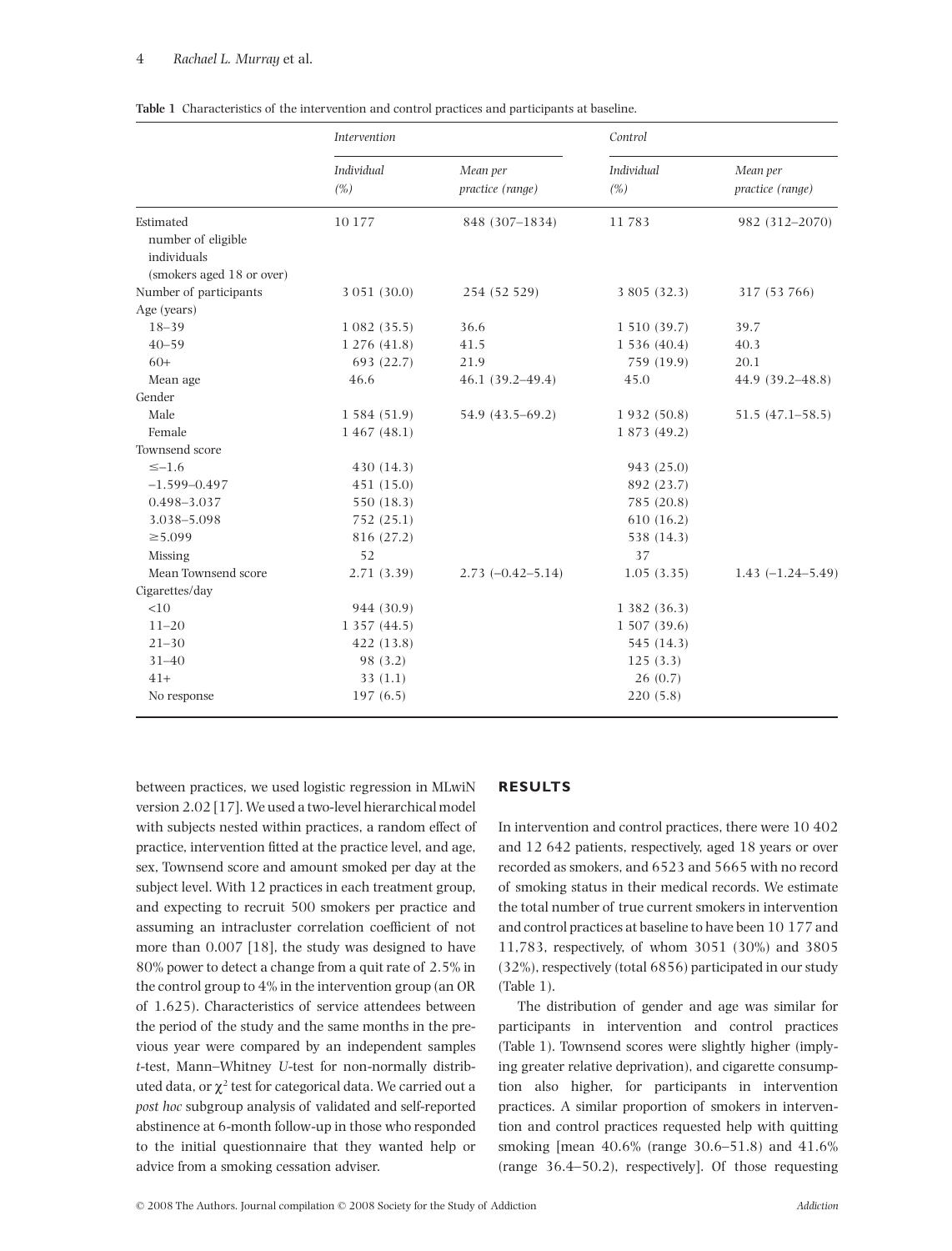|  |  | Table 2 Effect of intervention versus control on main outcomes in all smokers responding at baseline. |  |  |  |  |  |  |  |  |  |  |  |  |
|--|--|-------------------------------------------------------------------------------------------------------|--|--|--|--|--|--|--|--|--|--|--|--|
|--|--|-------------------------------------------------------------------------------------------------------|--|--|--|--|--|--|--|--|--|--|--|--|

| Of all smokers participating at<br>baseline                                   | <i>Intervention</i><br>mean %<br>per practice (range) | Control<br>mean %<br>per practice (range) | Unadjusted<br>0R<br>$(95\% \text{ CI})$ | Adjusted<br>$OR^*$<br>$(95\% \text{ CI})$ |
|-------------------------------------------------------------------------------|-------------------------------------------------------|-------------------------------------------|-----------------------------------------|-------------------------------------------|
| Self-reported smoking<br>abstinence (last 7 days) at<br>6 months <sup>+</sup> | $8.6(5-14.4)$                                         | $7.4(2.3-12.1)$                           | $1.20(0.86-1.69)$                       | $1.23(0.90-1.67)$                         |
| Validated smoking<br>abstinence at 6 months <sup>+</sup>                      | $3.5(1.9-6.4)$                                        | $2.5(0-5.4)$                              | $1.60(0.89 - 2.87)$                     | $1.64(0.92 - 2.89)$                       |

\*Adjusted for age, gender, quintiles of Townsend score and cigarette consumption at baseline. †Those who did not respond at 6 months presumed to be continuing to smoke. CI: confidence interval; OR: odds ratio.

| Of all those responding at<br>6 months      | <i>Intervention</i><br>% per practice<br>mean 125.<br>range 15–277 | Control<br>% per practice<br>mean 167.<br>range 26-415 | Unadjusted<br>0R<br>(95% CI) | Adjusted<br>$OR^*$<br>$(95\% \text{ CI})$ |
|---------------------------------------------|--------------------------------------------------------------------|--------------------------------------------------------|------------------------------|-------------------------------------------|
| Used local smoking<br>cessation service     | $16.6(11.6-22.4)$                                                  | $8.9(4.9-13.8)$                                        | $2.11(1.61 - 2.76)$          | $2.09(1.57-2.78)$                         |
| Given advice on quitting<br>from any source | $29.3(13.3-38.6)$                                                  | $21.8(15.3-38.5)$                                      | $1.72(1.38-2.16)$            | $1.68(1.36-2.07)$                         |

**Table 3** Effect of intervention versus control on main outcomes in all responders at 6 months.

\*Adjusted for age, gender, quintiles of Townsend score and cigarette consumption at baseline. CI: confidence interval; OR: odds ratio.

help from intervention practices, 67% received telephone contact from the research team. The remaining 33% were sent postal information, either at their request (12%) or because they were uncontactable by telephone  $(21\%).$ 

Of the 6856 participants at baseline, 3512 provided follow-up questionnaire data at 6 months. This proportion was similar in intervention and control practices, the mean response being 47.9% (range 28.8–55.6) and 53.7% (range 39.6–63.3), respectively. Of those smokers who reported that they had quit smoking, the proportion consenting for further contact for validation was similar between intervention and control groups (58.3% and 56.2%, respectively), but a higher proportion of these individuals in control practices (73.5%) than in the intervention group (56.7%) proved either to be not contactable or else refused subsequently to provide a sample.

There was no significant difference in self-reported point abstinence from smoking at 6 months in intervention and control groups (8.6% and 7.4%, respectively), either before or after adjusting for age, sex, Townsend score and amount smoked at baseline (Table 2). Of those who had quit by self-report 41.0% and 30.6% were, respectively, confirmed as non-smokers by salivary cotinine or exhaled carbon monoxide validation. The prevalence of validated point abstinence from smoking at 6 months was 3.5% and 2.5% in the intervention and control groups, respectively, and the difference between them was not statistically significantly different, either before or after adjustment for age, sex, Townsend score and amount smoked (adjusted OR 1.64, 95% CI 0.92, 2.89). There was no evidence of interaction between the effect of the intervention and Townsend score or cigarette consumption at baseline.

A significantly higher percentage of participants in the intervention group than in the control group reported that they had used the local smoking cessation service during the period of the study (16.6% and 8.9%, respectively), or had received advice on quitting from any source (29.3% and 21.8%, respectively). Some respondents indicated that they had tried to see an adviser from the local NHS SSS but were unable to make an appointment. An average of 17.9% of those in the intervention practices and 10.5% of those in the control practices either used, or tried to make an appointment with, the local NHS SSS during the course of the study (Table 3).

Among continuing smokers at follow-up, those in the intervention group were slightly more likely to have made a quit attempt during the course of the study (adjusted OR 1.23, 95% CI 1.01–1.51), although these attempts were no more likely to have lasted more than 24 hours than those in the control practices. Smokers in intervention practices were no more likely to have reduced their cigarette consumption over the 6 months, and were less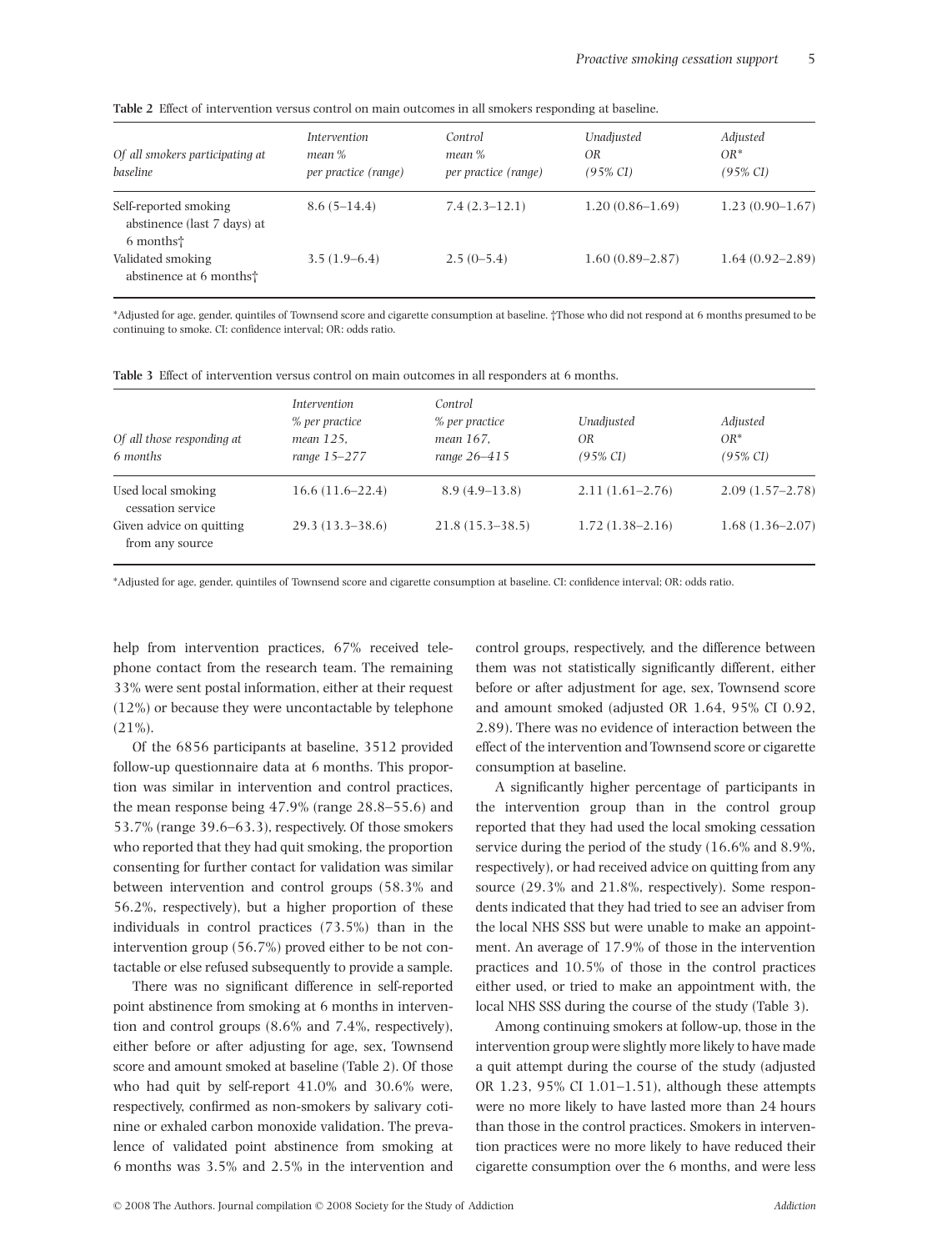| Of current smokers responding at<br>6 months     | <i>Intervention</i><br>n per practice<br>mean 102.<br>range 12 210 | Control<br>n per practice<br>mean 143.<br>range 24 345 | Unadjusted<br>OR<br>$(95\% \text{ CI})$ | Adjusted<br>$OR^*$<br>$(95\% \text{ CI})$ |
|--------------------------------------------------|--------------------------------------------------------------------|--------------------------------------------------------|-----------------------------------------|-------------------------------------------|
| Reduced cigarette consumption                    | $14.3(7.3-22.0)$                                                   | $13.9(4.2-18.0)$                                       | $1.12(0.89-1.41)$                       | $1.10(0.86 - 1.40)$                       |
| Want to quit                                     | $62.7\%$ $(57.6 - 75.0)$                                           | $67.3\%$ $(59.7-75.0)$                                 | $0.83(0.70-0.98)$                       | $0.80(0.67-0.94)$                         |
| Tried to quit in last 6 months                   | $37.4\%$ $(26.8 - 47.5)$                                           | 33.3% (25.0–41.2)                                      | $1.22(1.01-1.50)$                       | $1.23(1.01-1.51)$                         |
| At least one attempt lasting 24 hours<br>or more | 28.2% (19.0–39.0)                                                  | $27.4\%$ $(21.4-36.0)$                                 | $1.12(0.94-1.39)$                       | $1.14(0.92 - 1.42)$                       |

\*Adjusted for age, gender, quintiles of Townsend score and cigarette consumption at baseline. †Adjusted for age, gender, quintiles of Townsend score only (for model convergence). CI: confidence interval; OR: odds ratio.

**Table 5** Characteristics of service users during the study period, and for the same period in the preceding year.

|                                                        | Year before study    | Year of study        | P-value |
|--------------------------------------------------------|----------------------|----------------------|---------|
| Number of users                                        | 3468                 | 4148                 |         |
| Mean age (years) $(n = 7616)$                          | $43.1(12-88)$        | $41.9(11-90)$        | < 0.001 |
| Mean Townsend score $(n = 7141)$                       | $1.75(-5.770-9.070)$ | $1.69(-6.510-9.070)$ | 0.491   |
| Gender % male ( $n = 7616$ )                           | 41.2                 | 43.0                 | 0.122   |
| Ethnicity % white Caucasian $(n = 7423)$               | 93.4                 | 91.7                 | 0.007   |
| % Set quit date $(n = 7616)$                           | 73.1                 | 66.4                 | < 0.001 |
| % Ouit at 4 weeks ( $n = 7616$ )*                      | 41.8                 | 40.9                 | 0.442   |
| Median (range) motivation to quit score ( $n = 5976$ ) | $9.0(1-10)$          | $9.0(1-10)$          | 0.096   |

\*Clients lost to follow up assumed to be continuing to smoke at 4 weeks.

likely to want to quit at follow-up than their counterparts in the control practices (adjusted OR 0.80, 95% CI 0.67– 0.94) (Table 4).

#### **Characteristics of service users**

More people attended the local NHS SSS during the period of the study than in the equivalent period of the previous year (Table 5). There was also a notable difference in the proportion of attendees who set a quit date, which at 66.4% in the study period was significantly lower than the 73.1% in the previous year (Table 5). There was a significant increase in the proportion of non-white Caucasian clients attending the local NHS SSS in the year of the study compared with the previous year, but no difference in socio-economic status.

## *Post-hoc* **analysis in the subgroup of smokers who wanted to speak to a smoking cessation adviser**

In those smokers who indicated at baseline that they would like to speak to a smoking cessation adviser  $(n = 1289)$  and 1551 in the intervention and control practices, respectively), the response rate at 6-month follow-up was comparable with that for the complete study population. Validated quit rates were significantly higher in the intervention group than control (4.0% and 2.2%, respectively), although the difference in selfreported abstinence was not statistically significant (Table 6).

### **DISCUSSION**

This study aimed to identify proactively smokers in primary care and offer help or advice about smoking cessation which, for those who requested it, included information about and referral to a range of evidence-based cessation support available through the UK NHS stop smoking services. We found that the intervention increased the proportion of smokers reporting attendance at the local NHS SSS and had a modest effect on the number of quit attempts made, but at the population level had no significant impact on actual quit rates or reported cigarette consumption.

The response rate to the initial questionnaire was low at around 30% of the estimated number of current smokers in the practices but, importantly, it was comparable between intervention and control practices so that this is unlikely to have introduced bias, but may limit the generalizability of our results. Both self-reported and validated control group cessation rates were higher than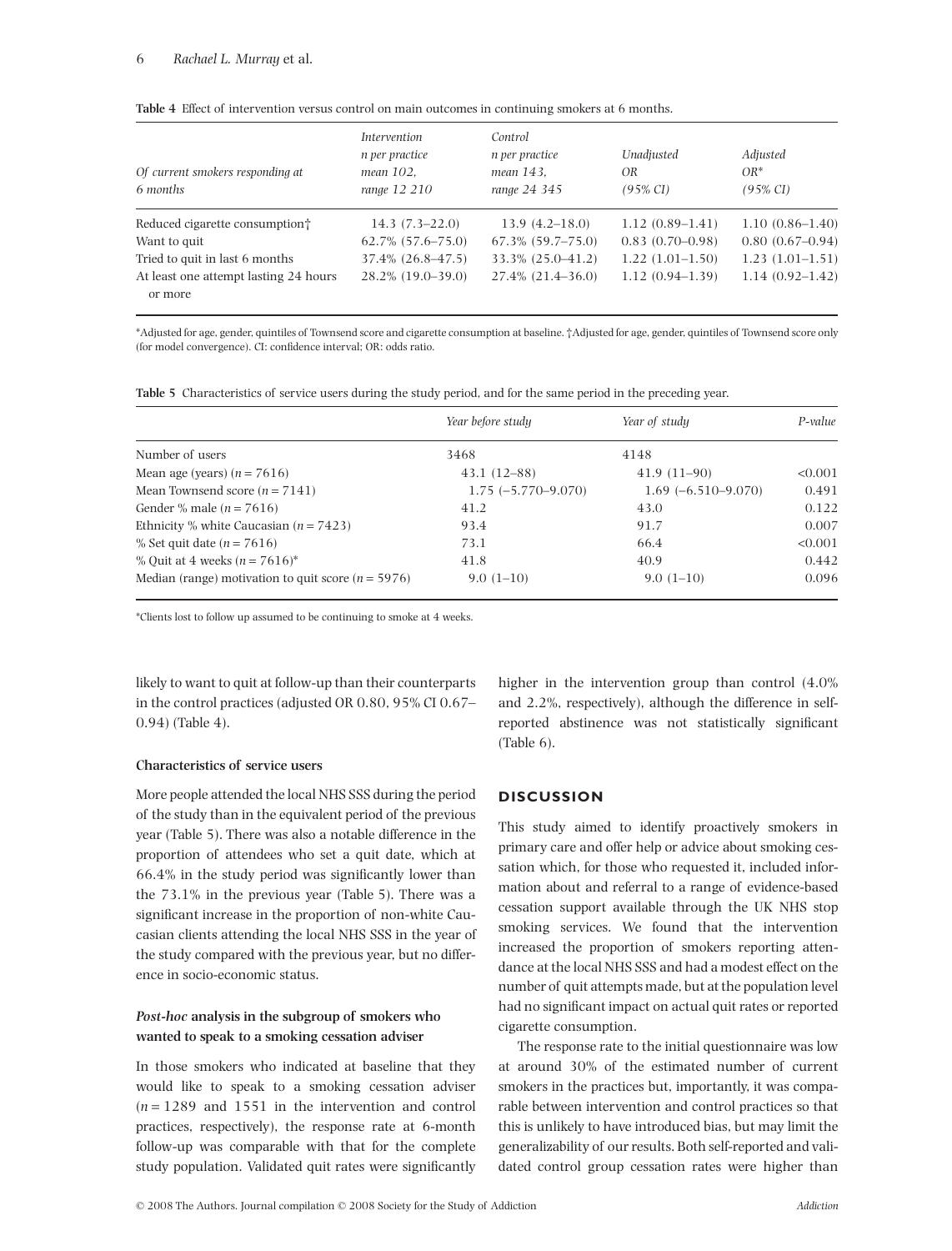| <b>Table 6</b> Effect of intervention versus control on main outcomes in those smokers who indicated they would like speak to a smoking |  |  |  |  |  |
|-----------------------------------------------------------------------------------------------------------------------------------------|--|--|--|--|--|
| cessation adviser at baseline.                                                                                                          |  |  |  |  |  |

| Of all smokers who indicated<br>they would like to<br>speak to a smoking cessation<br>adviser at baseline | <i><u><b>Intervention</b></u></i><br>mean % per<br>practice (range) | Control<br>mean % per<br><i>practice</i> ( <i>range</i> ) | Unadjusted<br>OR<br>$(95\% \text{ CI})$ | Adjusted<br>$OR^*$<br>$(95\% \text{ CI})$ |
|-----------------------------------------------------------------------------------------------------------|---------------------------------------------------------------------|-----------------------------------------------------------|-----------------------------------------|-------------------------------------------|
| Self-reported smoking<br>abstinence (last 7 days) at<br>6 months <sup>+</sup>                             | $7.5(2.3-13.0)$                                                     | $5.9(2.5-9.5)$                                            | $1.35(0.97-1.87)$                       | $1.37(0.99 - 1.90)$                       |
| Validated smoking<br>abstinence at 6 months <sup>+</sup>                                                  | $4.0(0-10.0)$                                                       | $2.2(0-4.0)$                                              | $1.96(1.08-3.58)$                       | $2.05(1.11-3.76)$                         |

\*Adjusted for age, gender, quintiles of Townsend score and cigarette consumption at baseline. †Those who did not respond at 6 months presumed to be continuing to smoke. CI: confidence interval; OR: odds ratio.

anticipated spontaneous quit rates (approximately 2% annually) [10] after 6 months, and this is due probably to over-representation of motivated smokers among our participants. While this response rate is not unusual for a community-based study, smokers may also have been deterred by the two-stage process imposed by ethical considerations of returning the questionnaire to the general practice and providing signed consent for these data to be seen by researchers.

The response rate at follow-up was also relatively low and there was a small difference in response between intervention and control groups, with poorer response from intervention group smokers, possibly as a result of response fatigue as some of this group would have been contacted in the interim. We have assumed that nonresponders at follow-up were still smoking, as is standard practice in clinical trials; to the extent that this may not have been true in some cases, smoking cessation rates in both groups would have been underestimated and the marginally poorer response for intervention practices would have tended to reduce the apparent size of effect. This seems unlikely to have had more than a minimal impact on our results, however. We used validated point abstinence smoking cessation at 6 months rather than sustained abstinence over the 6 months, which might have been a better marker of life-time abstinence, but point abstinence was the only feasible outcome in this community-based study. Finally, although many smokers agreed in principle to provide samples for smoking status validation, it proved difficult to make face-to-face contact with many individuals, as is typical in this type of study [19]. Control group smokers who had received less contact with the research team, and were also more likely to be working, were less likely to provide samples and, as those who did not provide saliva samples were assumed to be smoking, this misclassification would tend to increase the apparent cessation rate in the intervention compared with control. Nevertheless, the results were consistent for

both validated and non-validated measures of smoking cessation, with neither showing a significant difference.

We designed the study to detect a 1.5% point difference in cessation between active and control groups based on recruiting 500 smokers per practice. We did not achieve this sample size in a number of practices, and it remains possible that a true effect on cessation rates of this magnitude or smaller was missed. We observed a difference in quit rates attributable to the intervention of between 1 and 1.5% in all smokers, which although not statistically significant in this study is potentially important in public health terms. The magnitude of effect we found may also have been reduced by the fact that smokers in the intervention group were more deprived socio-economically and heavier smokers, and were therefore less likely to quit [20], although adjusting our findings for deprivation and cigarette consumption had little impact on the result. There was also no evidence of interaction between either deprivation or cigarette consumption and smoking cessation in our study, so these baseline chance differences are unlikely to explain our findings.

Smokers in the intervention group were more likely to have received advice on smoking cessation from any source during the period of study. It is surprising that this proportion for the intervention group is only 29%, as we provided advice by telephone or letter for the 40% who requested help or advice. This discrepancy is likely to be the result of poor recall of advice, or misunderstanding of what we meant by receiving advice from 'any source'. It is notable that smokers in the intervention group were less likely to want to quit at the end of the study than those in the control group, but this could be explained by their being more likely to have made a recent (unsuccessful) quit attempt.

Smokers in the intervention group reported a significantly higher use of NHS stop smoking services. However, as those seeking help to quit in the intervention group were aware that we had booked them an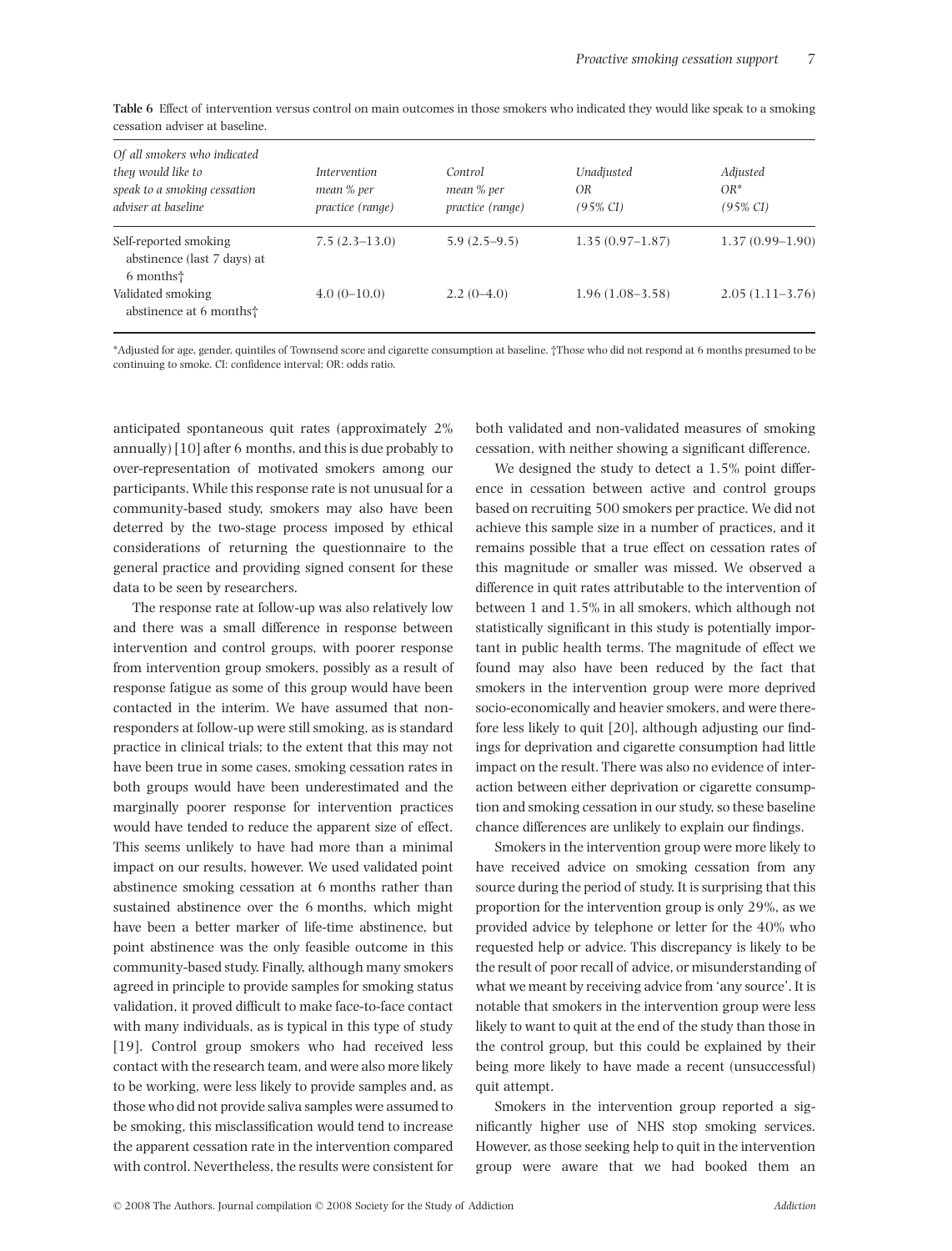appointment with the service they may have overreported attendance. Attendance data collected by the NHS stop smoking service are anonymized and so we were unable to link these data and general practice data to determine if individuals actually attended the appointments booked for them. There was an increase in service usage during the period of our study, and while we cannot be sure that this increase was due to our study rather than other initiatives, it would be consistent with our intervention being effective in increasing the number of smokers contacting the service. When we compared the characteristics of those attending the local SSS during the course of our study with a similar time-period in the previous year, we found little evidence of a difference in socio-demographic characteristics, but service users in the period of our study were less motivated to quit and less likely to set a quit date than those attending in the previous year. It is possible that, by offering smoking cessation support proactively, we encouraged a group of smokers to access NHS SSS who were perhaps not as ready or motivated to quit as previous service users. Although our study was based in Nottinghamshire, a relatively deprived population, the local NHS SSS provides a standard range of evidence-based smoking cessation interventions with group or individual support at flexible times and locations which is typical of services available nationally [21], and as such our results are likely to be generalizable to deprived populations and NHS cessation services across the country.

In our primary analysis we compared smoking cessation at follow-up between all smokers in intervention and control practices, whether or not they asked for help or advice from a smoking cessation adviser. We took this approach to establish the public health impact of our intervention which encompassed a proactive approach to all smokers, but then targeted help to those who requested it. Although our study did not show a significant effect of the intervention on smoking cessation in the whole study population, there was *post hoc* evidence of a greater effect in the subgroup who requested help or advice from the smoking cessation adviser, with validated smoking status increased twofold in the intervention compared to the control group (adjusted OR 2.05, 95% CI 1.11, 3.76). This suggests that, while a proactive approach to smokers in general may have no more than a small and limited impact on cessation rates in the smoking population, an intervention which targets successfully smokers who want help to quit, with proactive provision of evidence-based smoking cessation support to these individuals, may be more effective.

The two previous UK studies which have adopted the approach of identifying and recruiting smokers from primary care [19,22] have found few or no significant effects of a range of proactive interventions offered to smokers. However, none of these interventions referred smokers specifically to NHS stop smoking services, which at the time were still in an early stage of development. While a US study found that smokers were much more likely to attend a smoking cessation programme if they had first received detailed information about the programme and strong encouragement to attend, the study did not report smoking cessation rates, so the effect of contacting the service on cessation is unknown [8]. Our trial is the first to assess whether proactive contacting and referral into evidence-based cessation services [11,23] would not only encourage more smokers to use the service but also lead to increased cessation. Our findings suggest that a proactive approach is successful in smokers who want help to quit, but is not an effective means of increasing cessation in the population.

In conclusion, it appears that a proactive approach is successful in reaching smokers who want support to quit through primary care, and providing information about and referral to NHS SSS appears to increase smokers' receipt of smoking cessation interventions, their propensity to start quit attempts and their chances of quitting, but this approach translates into, at best, only a modest and in our case non-significant increase in smoking cessation in the population.

#### **Acknowledgements**

This study was funded by the British Heart Foundation. The study was designed, conducted, analysed and interpreted independently of all funding sources. Trial registration: Current Controlled Trials ISRCTN71514078.

#### **References**

- 1. Lowey H., Tocque K., Bellis M. A., Fullard B. Smoking cessation services are reducing inequalities. *J Epidemiol Commun Health* 2003; **57**: 579–80.
- 2. Jha P., Peto R., Zatonski W., Boreham J., Jarvis M. J., Lopez A. D. Social inequalities in male mortality, and in male mortality from smoking: indirect estimation from national death rates in England and Wales, Poland, and North America. *Lancet* 2006; **368**: 367–70.
- 3. Tengs T. O., Adams M. E., Pliskin J. S., Safran D. G., Siegel J. E., Weinstein M. C. *et al.* 500 lifesaving interventions and their cost-effectiveness. *Risk Anal* 1995; **15**: 369–90.
- 4. Pound E., Coleman T., Adams C., Bauld L., Ferguson J. Targeting smokers in priority groups: the influence of government targets and policy statements. *Addiction* 2005; **100**: 28–35.
- 5. Lader D. *Smoking-Related Behaviour and Attitudes, 2006*. London: Office for National Statistics; 2007.
- 6. Lancaster T., Stead L. F. Self-help interventions for smoking cessation. *Cochrane Database Syst Rev* 2005; **3**: CD001118.
- 7. Stead L., Perera R., Lancaster T. Telephone counselling for smoking cessation. *Cochrane Database Syst Rev* 2006; **3**: CD002850, CD002850.